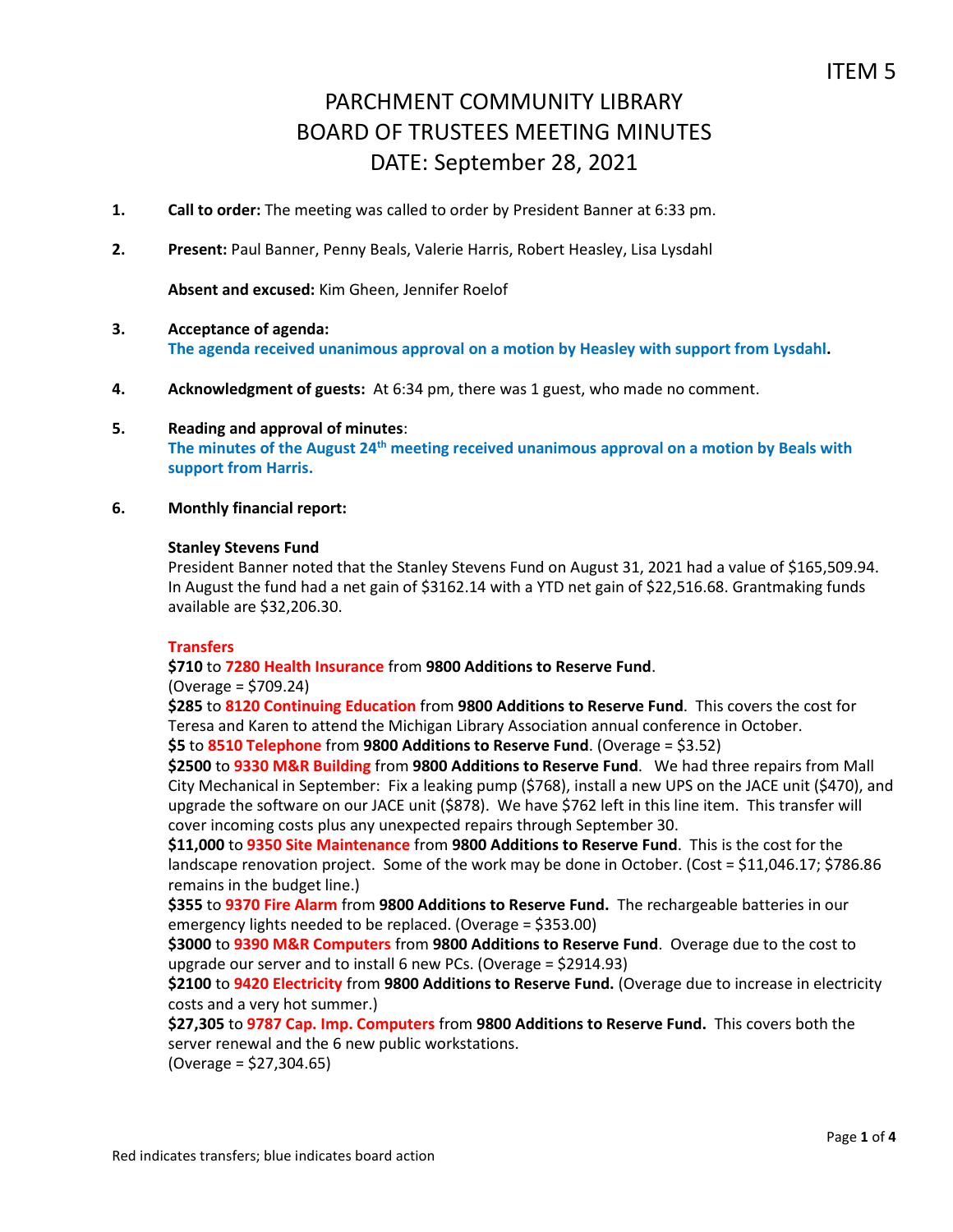**\$14,622** to **9789 Cap. Imp. Fixtures & Equipment** from **9800 Additions to Reserve Fund.** This is the down payment to Board Foot Co. for the new Circulation Desk. This will be reimbursed from the Kalamazoo Foundation endowment fund.

**Total** amount to be transferred from **9800 Additions to Reserve Fund** = **\$61,882**

## **Grants to be added to expense accounts**

- 8/19 **\$260 PPE Grant** from SMLC. This was divided into: **\$130.95** to **7400 Office Supplies \$129.05** to **9340 Maintenance Supplies**
- 8/19 **\$2000 Collection Development Grant** from SMLC. This was divided into: **\$409.50** to **9781 Books** (VOX Books) **\$1590.50** to **9784 AV** (Binge Box DVD sets and Hoopla Digital)

## **First National CD**

The library's last remaining CD in the CDARS account matured on September 9 and was rolled into the ICS account at First National Bank. Value as of 8/31/2021 was \$214,448.45.

#### **Transfer from ICS to PNC**

Stannard transferred \$100,000.00 from the First National ICS account to the PNC Checking account on August 26.

#### **Uniform Chart of Accounts update**

The bookkeeper consulted with a colleague who is expert in QuickBooks. She was advised to maintain a single company (rather than creating a duplicate company with the new account numbers) and once the changeover has taken place to use the crossover chart to find documents entered using the old numbering system. This will also allow the Library to change to the new chart of accounts at any time, not just at the turn of the fiscal year.

#### **Financial statement reconciliations review schedule**

August statements – Kim September statements – Valerie October statements - Paul

**The transfers, grants, financial report, and bills to be paid in August received unanimous approval on a motion by Beals with support from Heasley.**

- **7. Public comment:** At 6:50 pm, there was 1 guest, who made no comment.
- **8. Monthly Director's report:** Stannard presented the report.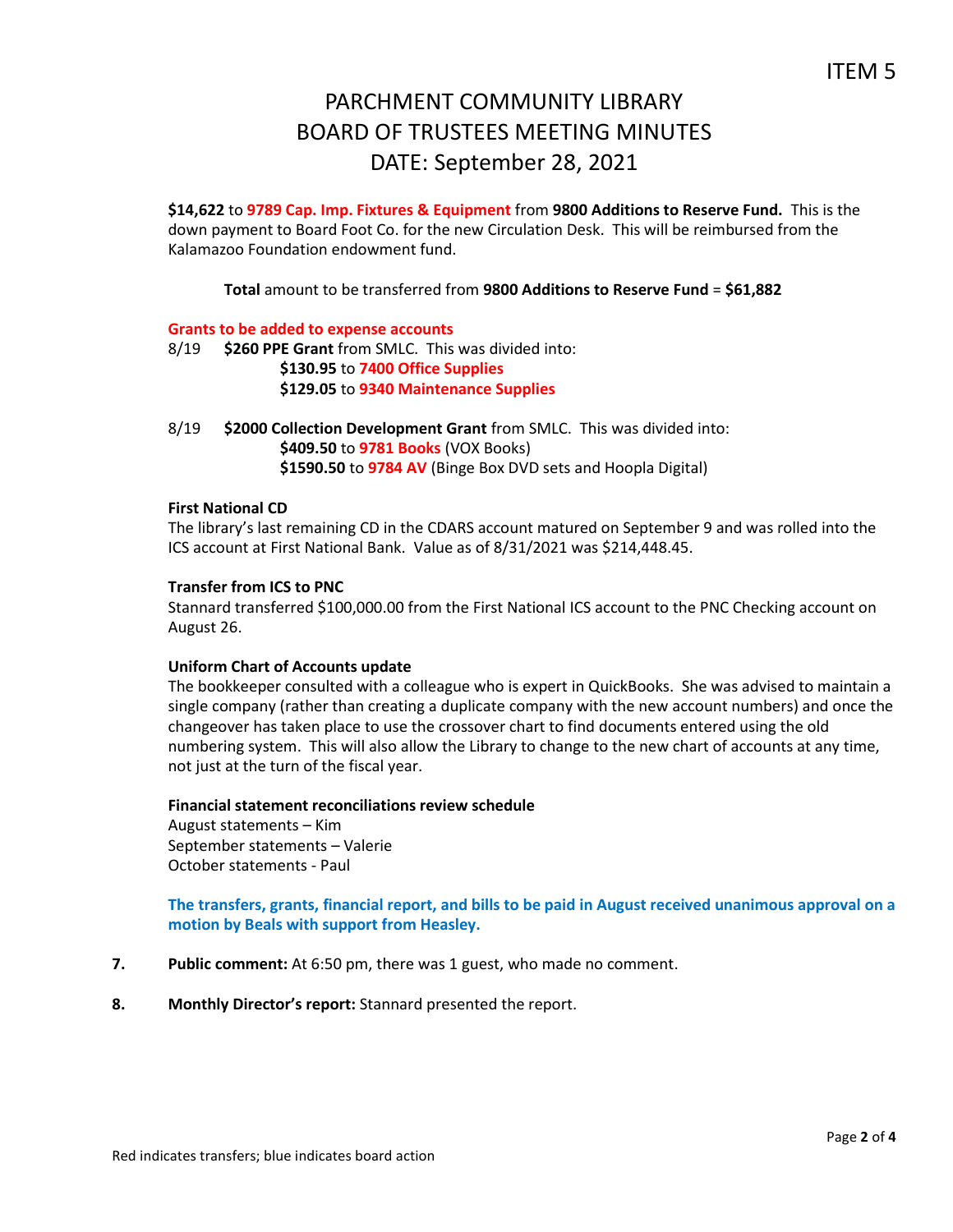## **Current services**

## **Programs**:

- **Storytimes in October**. Mrs. B will host a Zoom storytime on Tuesdays at 9:30 am, in-person storytimes (with limited attendance) on Wednesdays at 10:00 am, and outdoor storytimes on Thursdays at 10:00 am. She also has [Storytime-to-Go on the Kids page.](https://www.parchmentlibrary.org/storytimes-programs)
- **Parchment Update.** All interviews are [posted weekly on the library's website](https://www.parchmentlibrary.org/parchment-update). Recent interviews include the Kalamazoo Scottish Festival (8/30), Let's Talk Parks Ice Cream Social (9/13), Multi-Site Health Study of PFAS Exposure (9/20), Clothing Drive for DRC and Burundi (9/27).
- **Elizabeth Kerlikowske's Revisionistas: A Poetry Reading.** 8/31 (Zoom). 22 attended.
- **September 11, 2001: The Day That Changed the World.** Poster Exhibit on display September 1-30
- **New York Twin Towers by Murphy Darden.** Model on display September 10-30. Video interview with Murphy Darden posted online.
- **Lobby Display Case Exhibit**: Constitution Week. Guest Curator: Sue Thielman, Lucinda Hinsdale Stone Chapter, DAR. September 13-30.
- **Kalamazoo County ID Mobile Unit Event**. 9/14. 8 attended.
- **Mystery Book Club.** 9/20. 1 attended.
- **Parchment City Commission Candidate Forum.** 9/27. 6:30 pm. 18 attended.
- **Multi-Health Study Drop-in Q&A.** 10/2. 10:00-12:30.
- **Parchment Book Group.** 10/4. 6:00 pm.
- **Write with Wilma Writing Workshop (Zoom).** 10/7, 10/14, 10/21, 10/28. 10:00-11:30 am.
- **Mystery Book Club.** 10/18. 4:00 pm.
- **How to Participate in NaNoWriMo (National Novel Writing Month)** (Zoom). 10/19. 7:00 pm.
- **Michigan's Haunted Lighthouses with Dianna Stampfler.** 10/28. 7:00 pm.

# **New public computers installed 9/21/21**

CTS installed 6 Lenovo backpack computers on September 21. The invoice from CTS has not been received yet, but Stannard estimates the cost will be approximately \$1550 per unit will not exceed the amount of \$2000 per unit approved at last month's meeting.

#### **Server upgrade complete**

The project was **\$139.67** over budget due to an increase in hardware costs.

**Power outage** from storm at 5 pm Sept 7, closed one hour early. Closed all day Sept 8.

#### **9. Monthly Statistical report**

Stannard presented the report.

#### **10. Communications**

There were no communications.

# **11. COVID update [Strategic Planning - tabled]**

Stannard presented the update.